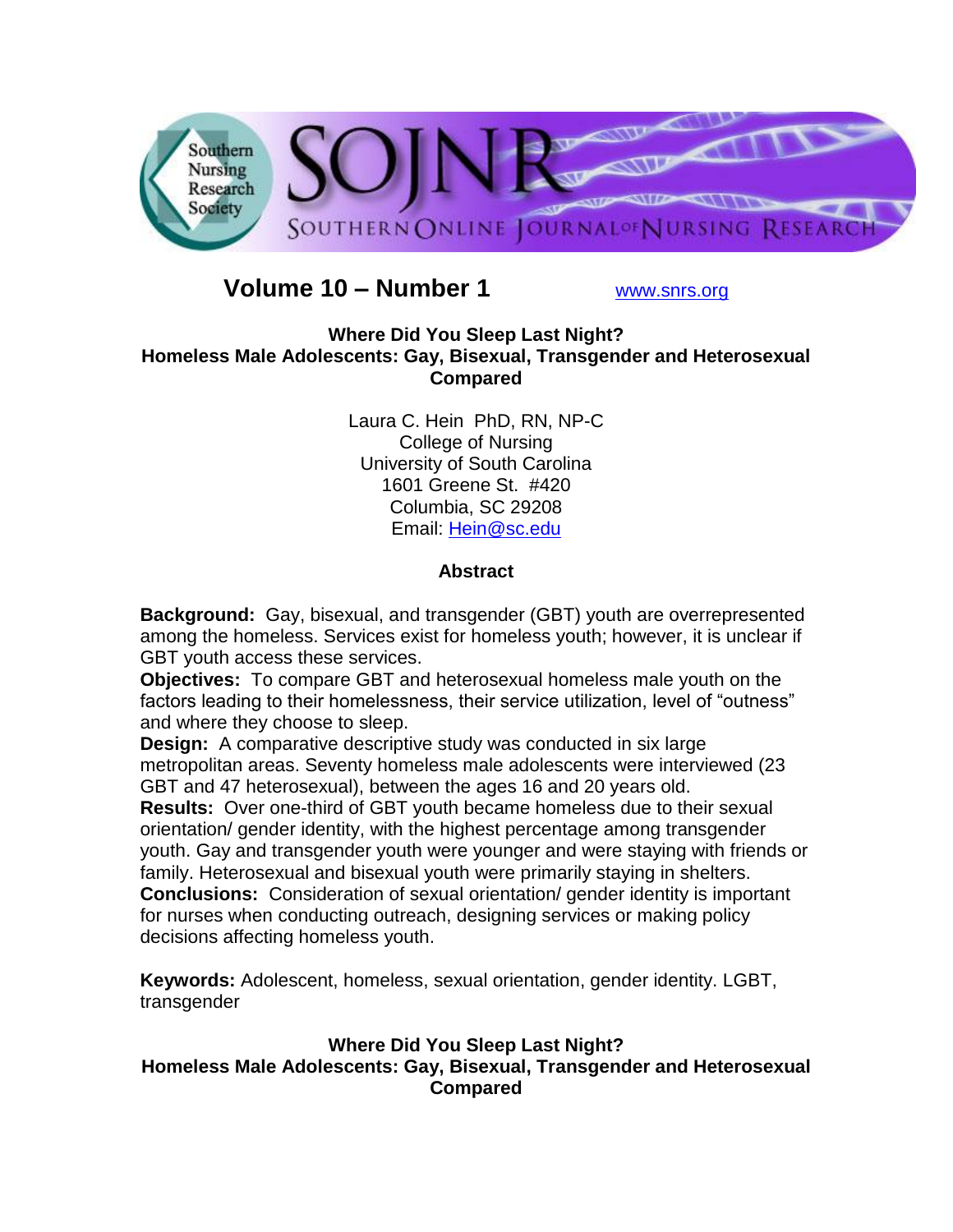Approximately [1](http://snrs.org/publications/SOJNR_articles2/n).7 million adolescents are homeless in America each year,<sup>1</sup> and 40% are lesbian, gay, bisexual or transgender (LGBT).**[2,3](http://snrs.org/publications/SOJNR_articles2/n)** Youth homelessness is a significant problem in America.**[4](http://snrs.org/publications/SOJNR_articles2/n)** Thousands of youth wander the streets, trying to blend in so as not to appear homeless, worrying about when they will next eat, and where they are going to sleep tonight. Some of these youth are homeless because of their sexual orientation/ gender identity.**[4](http://snrs.org/publications/SOJNR_articles2/n)** Their daily struggle for survival will likely persist into adulthood, unless a way is found to avert their continued homelessness.**[5](http://snrs.org/publications/SOJNR_articles2/n)** The objective of this study was to investigate the role of sexual orientation/ gender identity and amount of public disclosure of one's sexual orientation/ gender identity ("outness") in how male adolescents become homeless and where they stay.

Several terms that will be used in this discussion warrant defining. The terms "gay" and "lesbian" refer to an exclusive physical and emotional attraction to members of one's own sex. "Bisexual" refers to persons with physical and emotional attraction to members of both sexes. In addition, "transgender" refers to a person who feels his or her body is not the sex it should be (regardless of transformational hormone or surgical status).

Previous research on LGBT homeless adolescents has primarily focused on HIVrisk behaviors and substance abuse.**[6](http://snrs.org/publications/SOJNR_articles2/n)** This individual-centered perspective on youth homelessness ignores the context, which contributed to the homelessness of these youth.**[7,8](http://snrs.org/publications/SOJNR_articles2/n)** Additionally, there is little data comparing heterosexual and LGBT adolescents on how they become homeless or where they sleep once homeless. Additionally, little research on homeless adolescents has been conducted on samples where a subject's sexual orientation or gender identity has been asked.**[9-12](http://snrs.org/publications/SOJNR_articles2/n)** Even fewer studies include transgendered persons in their sample.**[13](http://snrs.org/publications/SOJNR_articles2/n)**

Although few studies allow for comparison between LGBT and heterosexual homeless adolescents, some differences have been found. Gay, lesbian and bisexual homeless adolescents are more likely to report sexual abuse by an adult caretaker,**[14,15](http://snrs.org/publications/SOJNR_articles2/n)** and sexual victimization on the streets than heterosexual youth.**[16](http://snrs.org/publications/SOJNR_articles2/n)** Whitbeck, Chen, Hoyt, Tyler and Johnson<sup>[16](http://snrs.org/publications/SOJNR_articles2/n)</sup> (*n*=428) also found differences between males of different sexual orientations: When compared to heterosexual males, gay males engaged in more survival sex, were more likely to meet diagnostic psychiatric criteria for major depression, and were less apt to meet criteria for conduct disorders or alcohol abuse. Walls, Hancock and Wisneski**[17](http://snrs.org/publications/SOJNR_articles2/n)** found 53% of LGBT homeless youth were physically or verbally abused by their families. In a study of southern homeless youth, Rew, Whittaker, Taylor-Seehafer, and Smith**[18](http://snrs.org/publications/SOJNR_articles2/n)** found significantly more gay and lesbian participants reported they were homeless due to parental sexual abuse, and more bisexual participants homeless due to physical abuse.

## **Hypotheses and Research Questions**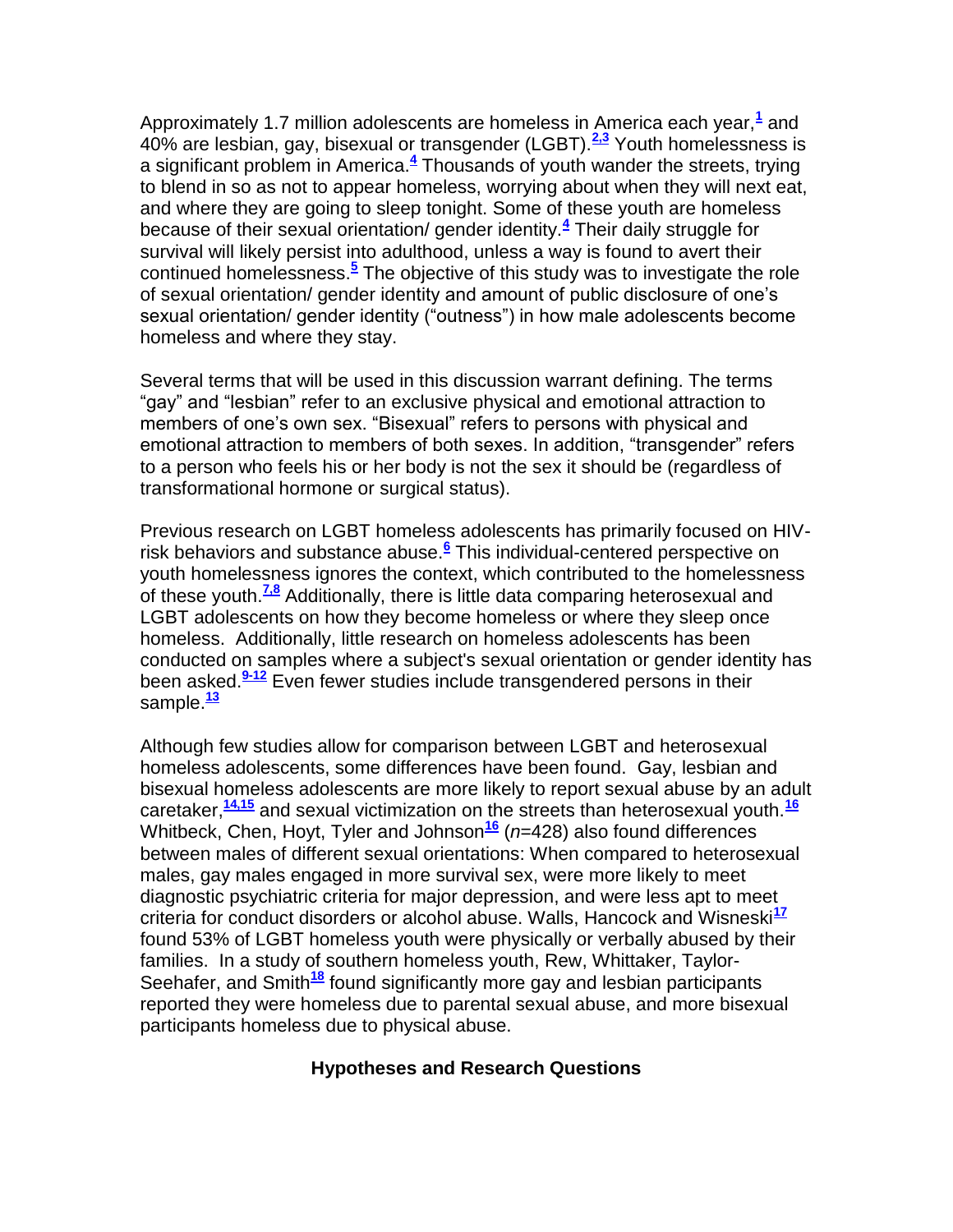## *Conceptual Model*

Although theories are available to guide research on LGBT adolescent homelessness,**[19](http://snrs.org/publications/SOJNR_articles2/n)** the bulk of the literature on this phenomenon is atheoretical. An adaptation of Dohrenwend's Ecological Model**[20](http://snrs.org/publications/SOJNR_articles2/n)** of the Stress Process guided this study (*A Model of Male Adolescent Homelessness* - see Figure 1). The central tenet within the ecological paradigm is that an individual cannot be considered outside of the context within which they function.

**Figure 1.** The *Model of Male Adolescent Homelessness* is an adaptation of Barbara Dohrenwend's *Ecological Model of the Stress Process.*



A Model of Male Adolescent Homelessness (Figure 1) begins with a traumatic event, the experience of homelessness, which is influenced by person (individual) and environmental factors. Environmental aspects include one's family situation,**[21](http://snrs.org/publications/SOJNR_articles2/n)** spiritual community,**[22](http://snrs.org/publications/SOJNR_articles2/n)** and state and local laws and policies.**[23](http://snrs.org/publications/SOJNR_articles2/n)** This traumatic event leads to a state of physical and emotional survival. Survival is to remain alive, to exist despite hardship or trauma. Over time, an individual may remain in a survival mode, decompensate to distress or begin to heal or grow. Survival is exerting intense effort to make it through another day – effort and energy that precludes psychological growth or betterment. Growth, survival and distress are theorized to be transiently mutually exclusive outcomes of survival and are not measured in this study. The utility of this model may be found in its depiction of youth homelessness as influenced not only by the youth, but by their environment (family, community, local/state policies etc.). As noted by Dohrenwend**[20](http://snrs.org/publications/SOJNR_articles2/n)** acknowledgement of these external factors can lead to points of intervention (not depicted in Figure 1) to modify the environment (e.g. political changes) or an individual's particular circumstance (e.g. educational assistance).

No hypotheses were posited in this study due to the state of the science on homeless youth. Other studies have reported differences between male and female homeless adolescents**[24,25](http://snrs.org/publications/SOJNR_articles2/n)** therefore, this study was limited to males. Two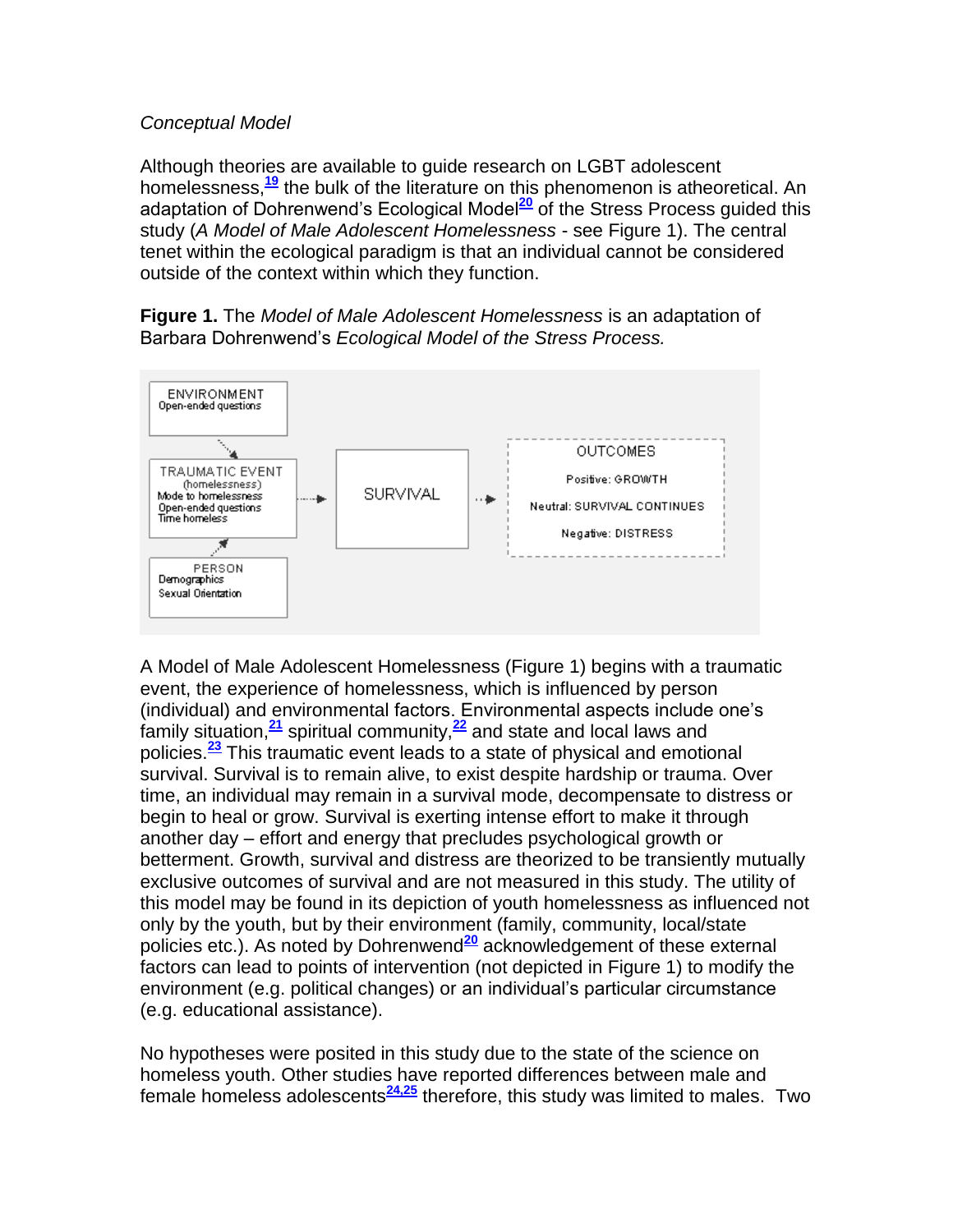research questions compared GBT and heterosexual homeless male adolescents:

- 1. What are the natural histories of residential instability?
- 2. What are the relationships between mode to homelessness, sexual orientation/ gender identity, amount of disclosure of sexual orientation/ gender identity, and where youth sleep?

Each research question involves several concepts from the conceptual model. Question one evaluates the traumatic event and environment. Question two considers the traumatic event, person and survival.

#### **Methods**

A comparative descriptive study, using snowball sampling with gatekeeper access, was conducted across six large metropolitan areas: Los Angeles, California (n=15); Washington, D.C. (n=17); Indianapolis, Indiana (n=20); Cleveland, Ohio (n=8); Las Vegas, Nevada (n=4); and Nashville, Tennessee (n=6). These cities were selected because of the number of homeless youth known to be living there and access to gatekeepers in those cities. This study was Institutional Review Board approved with waiver of parental consent and waiver of written consent to protect the confidentiality of participant information.

The inclusion criteria were: 1) biologically male (i.e. "what sex would a doctor say you are?"); 2) 14 to 20 years old; 3) ability to speak and understand English; and 4) homeless for a minimum of one week. Exclusion criteria were: 1) stable housing; 2) being accompanied by a parent/guardian; and 3) obvious intoxication or mental instability – for the safety of the interviewer. Data were collected by a single investigator from 2004 to 2005 (*n*=70). Twenty-three participants selfidentified as GBT, 47 as heterosexual. Within the GBT sample, 13 youth were gay, 6 bisexual, and 4 transgender.

## *Procedure*

Study recruitment occurred through street-based interaction, with some recruitment at social service agencies. The investigator approached potential youth and screened them for eligibility via a brief informal conversation (sex, age, language, and amount of time homeless). Interviews were in a nearby coffeehouse or fast food restaurant. If not available, a park-bench, stoop, or any available place that offered a degree of privacy was used. Informed consent was obtained, a meal was purchased for the youth (or they received a fast-food gift card). and the interview was begun.

Instruments were administered in a semi-structured interview format. The interviews were *not* tape-recorded to protect participants, due to anticipated disclosure of some illegal activities. However, copious field notes were taken in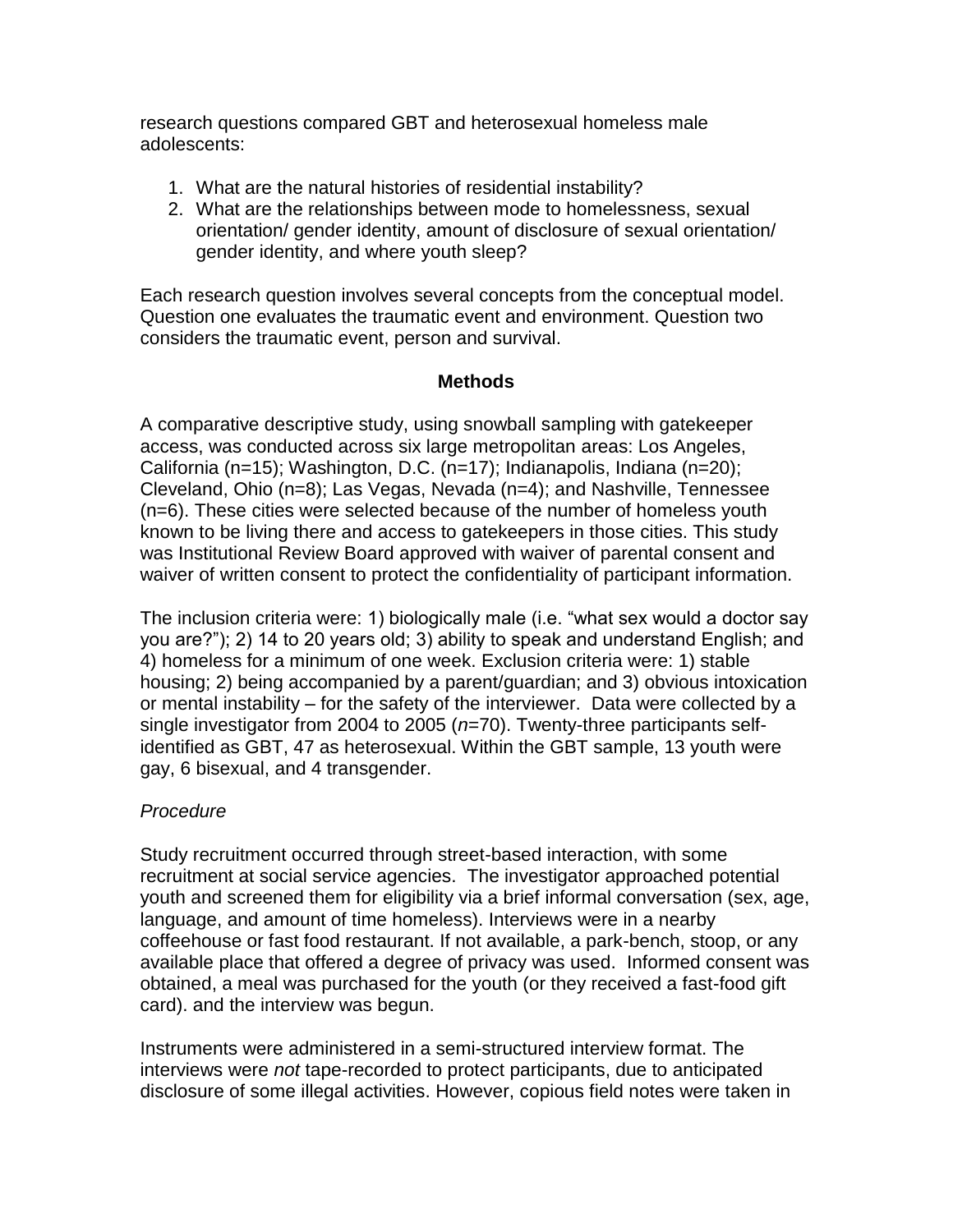an attempt to record participant responses verbatim. At the termination of the interview, all participants received contact information for local homeless and GBT youth services. Additionally, each youth was given a city-specific Metrotransit card or tokens to facilitate use of local services. Interviews lasted 30 to 90 minutes depending on a particular participant's history.

#### *Variables and Data Sources*

Model constructs of Traumatic Event, Environment, Person and Survival - how you became homeless, and where they sleep at night were measured by asking questions such as: "What led to you leaving or being kicked out of your home?"; "Where did you sleep last night?" "Where was the most recent place you called home (i.e. group home, parent's house etc.)" etc. (additional specific questions are noted under the constructs to follow). Questions were fixed choice, Likert, and open-ended questions. The model constructs [Traumatic Event; Environment; Person; and Survival] will organize the remainder of this paper.

*Traumatic Event*. Traumatic Event variables were 1) how a youth became homeless (mode), 2) duration of homelessness; and 3) events contributing to homelessness. Entry into homelessness was determined via open-ended questions such as "What led to your leaving or being kicked out of your home?" If the mechanism to their homelessness was unclear, follow-up questions were asked for clarification.

*Environment.* Questions about the youth's environment included: "What is the best thing about your family?"; "What do you wish you could change about your birth family?"; and "What's the most recent place you called home?"

*Person*. Person-level variables assessed included age, sex, sexual orientation/gender identity and level of self-disclosure of sexual orientation/ gender identity. Amount of disclosure of sexual orientation/ gender identity to others, commonly referred to as "outness",**[26](http://snrs.org/publications/SOJNR_articles2/n)** was self-reported in this study. Disclosure was measured on a 5-point Likert scale ranging from closeted (no disclosure) to completely out (full disclosure of sexual orientation/ gender identity to others). Heterosexual participants were scored as zero – not applicable.

*Survival.* Survival was measured via reported service utilization such as use of shelters, soup kitchens, drop-in centers etc.: "Where did you sleep last night?" "Please tell me about your friends or street-family"; "Who's been the most helpful to you now that you are on the street?"

## *Data Analysis*

Open-ended responses were subjected to content analysis to determine categories for mode to homelessness and residential stability. Narrative was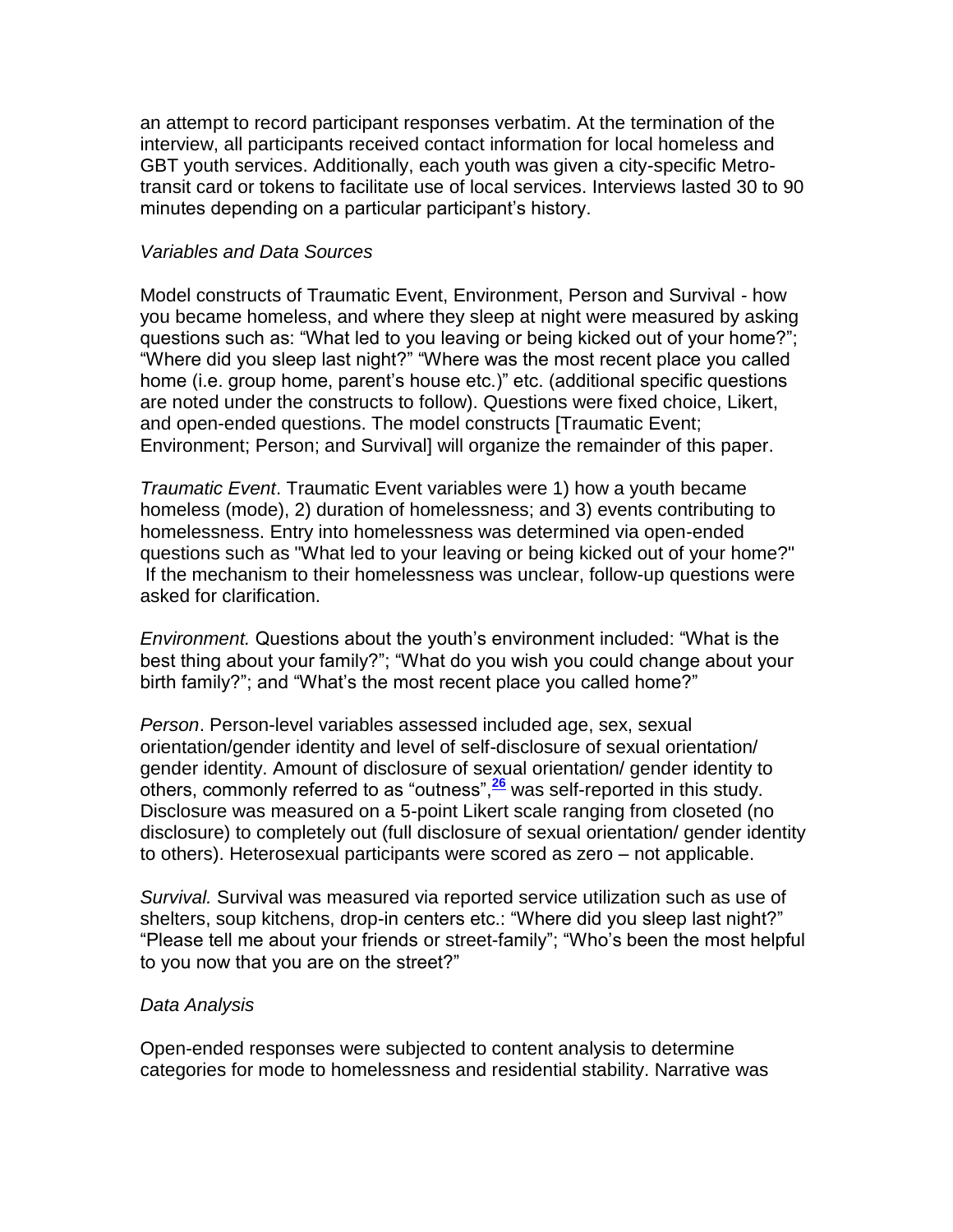distilled into core meaning (place, participants and volition).**[27](http://snrs.org/publications/SOJNR_articles2/n)** Fishers Exact Test, Chi Squares, and ANOVA's were subsequently used to analyze the data.

# **Results**

## *Description of the Sample: Person*

The mean age of the sample was 19 years old (range of 16 to 20 years). Additional demographic information is displayed in Table 1. The mean distance youth had traveled between home and where they were interviewed was 259 miles (SD 639.63), range 0-2787 miles, mode of zero (same city). Considering distance traveled, 29% of the sample had traveled 60 miles or more since becoming homeless.

*Education.* Educational attainment was unrelated to sexual orientation/ gender identity. Despite having made it to their senior year, 1/5 of the sample reported they dropped out of high school as seniors. There were no differences in level of education by race, or ethnicity.

| Variable (%)    | Total          | Heterosexual | <b>Bisexual</b> | Gay            | Transgender    |  |
|-----------------|----------------|--------------|-----------------|----------------|----------------|--|
|                 | $N=70$         | $n=47$       | $n = 6$         | $n = 13$       | $n=4$          |  |
| Race/ Ethnicity |                |              |                 |                |                |  |
| Caucasian       | 29             | 18           | $\overline{2}$  | $\overline{7}$ | $\overline{2}$ |  |
|                 | (41%)          | (38%)        | (33%)           | (54%)          | (50%)          |  |
| African         | 37             | 28           | 2               | 5              | $\overline{2}$ |  |
| American or     | (53%)          | $(60\%)$     | (33%)           | (39%)          | (50%)          |  |
| black           |                |              |                 |                |                |  |
| Other           | $\overline{4}$ | 1            | 1               | $-0-$          | $-0-$          |  |
|                 | (6%)           | (2%)         | (17%)           |                |                |  |
| Hispanic        | 14             | 8            | 1               | $\overline{4}$ | 1              |  |
|                 | (20%)          | (17%)        | (17%)           | (31%)          | (25%)          |  |
| Education       |                |              |                 |                |                |  |
| No high school  | 28             | 16           | 5               | 5              | $\overline{2}$ |  |
| Diploma/        | (40%)          | (34%)        | (83%)           | (39%)          | (50%)          |  |
| <b>GED</b>      |                |              |                 |                |                |  |

**Table 1:** Demographic Characteristics of the Sample by Sexual Orientation.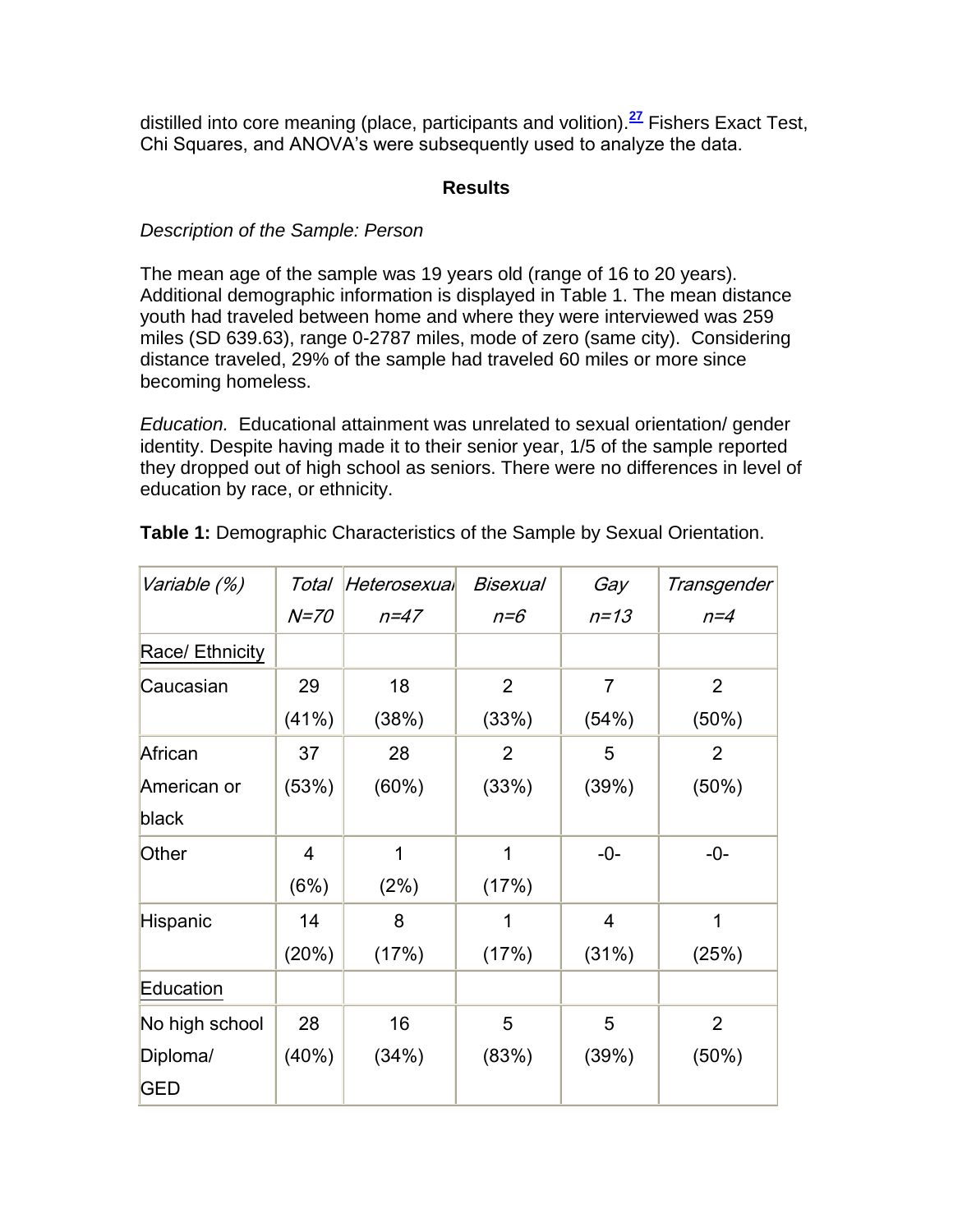| In high school / | 13    | 8     |       |       |       |
|------------------|-------|-------|-------|-------|-------|
| Working on       | (19%) | (17%) | (17%) | (23%) | (25%) |
| <b>GED</b>       |       |       |       |       |       |
| High school      | 29    | 22    | $-0-$ |       |       |
| Graduate/ GED    | (41%) | (47%) |       | (23%) | (25%) |

Note: Percentages represent the percentage of each group in a particular demographic. Race and ethnicity were participant designated and may represent dual identities.

*Age.* Participants ranged in age from 16 to 20 years of age. The mean age of the sample was 19 years old (SD 1.04). There were no significant relationships between age and sexual orientation. Age was correlated to amount of time homeless (*r*=.27, p<.02), and age when the youth became homeless was negatively correlated to duration of homelessness (*r*= -.60, *p*<.001).

*Self-Disclosure of Sexual Orientation/ Gender identity.* Coming out, or disclosing one's sexual orientation/ gender identity to others is an important milestone for sexual minority youth.**[28](http://snrs.org/publications/SOJNR_articles2/n)** Relationships were observed between where youth were staying at the time of the interview and level of self-disclosure - with 83% of those staying in shelters identifying as principally heterosexual. Of the six GBT youth staying in shelters (3 bisexual, 2 gay, 1 transgender), 67% were hiding their sexual orientation/ gender identity at least some of the time. In contrast, no sofasurfers reported being closeted (fully hiding their sexual orientation/ gender identity from others). Interestingly, those staying on the street reported either being heterosexual closeted, or fully out – perhaps feeling partial disclosure was not prudent.

Differences in level of self-disclosure of sexual orientation/ gender identity among the GBT orientations were observed. The only GBT orientation containing fully closeted individuals were bisexuals (50%). Of bisexual youth, 33% were mostly out, but *none* were fully out. All bisexual youth were hiding their sexual orientation to some degree (those sofa-surfing had self-disclosed the most). It is interesting that bisexual youth would choose to disclose their sexual orientation for this study, yet remain closeted in almost all other settings (per their own selfdesignation). In contrast, transgender youth (those most unable to pretend to be heterosexual due to their sex/gender incongruity in dress and mannerisms) were the most out. All transgender youth were out to some degree. Of transgenderidentified youth, 75% were completely out (one was half out – known to be transgender to half of their associates, family and friends). Gay youth (92%) were mostly or fully out: 61% were fully out, 31% mostly out, and 8% half out. No significant differences in disclosure of sexual orientation/ gender identity were found between races or by ethnicity.

# **Traumatic Events and Environment: What Led to Homelessness**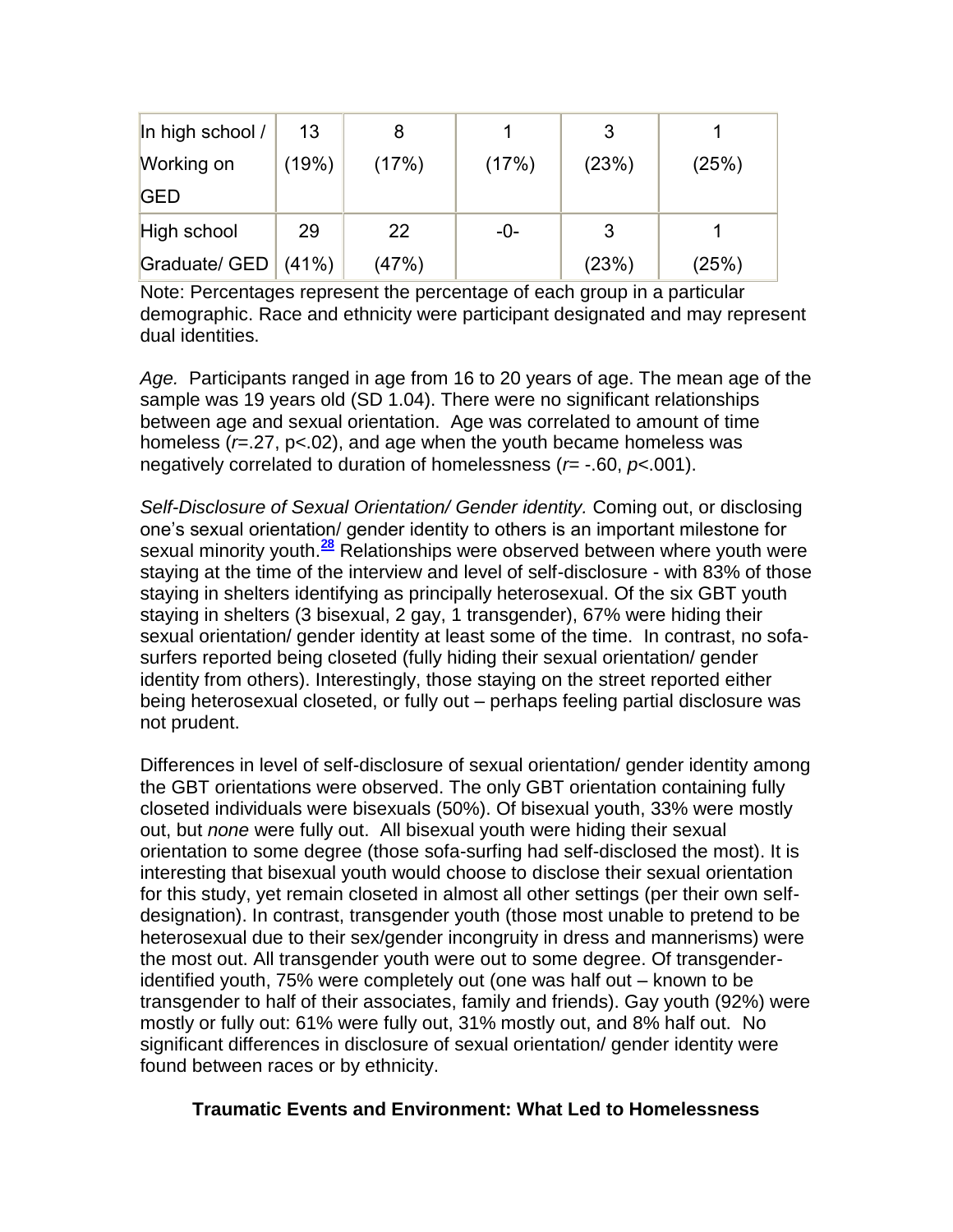Research questions one and two will be addressed in the following paragraphs. Research question one reflects the narrative aspect of the study (what youth reported in their own words), and evaluates the traumatic event and the environment.

## **Table 2:** Research Questions.

| <b>Research Questions</b> |                                                                                                                                                                                                |  |  |  |  |
|---------------------------|------------------------------------------------------------------------------------------------------------------------------------------------------------------------------------------------|--|--|--|--|
|                           | 1. What are the natural histories of residential instability?                                                                                                                                  |  |  |  |  |
|                           | 2. What are the relationships between mode to homelessness, sexual<br>orientation/gender identity, amount of self-disclosure of sexual<br>orientation/ gender identity, and where youth sleep? |  |  |  |  |

Question two reflects the quantitative aspect of these questions and considers the traumatic event, person and survival. Both quantitative and narrative data (questions one and two), will be reported together under the relevant model concept.

Youth became homeless for a number of different reasons. Although categories of *runaway (37%)*, *throwaway (30%)*, and *other sources (33%)* were considered, this framework limited the diversity of reasons why these youth became homeless and shrouded some of the real issues that led to their homelessness. Considering what led to homelessness by volitional source resulted in the following classification: youth source; parent source; system source; and tragedy. Table 2 depicts volitional source leading to homelessness by each sexual orientation/ gender identity. Percentages for sexual orientation/ gender identity and volitional source are provided.

| Mode to              | Total    | Hetero.  | <b>Bisexual</b> | Gay      | Transgender |
|----------------------|----------|----------|-----------------|----------|-------------|
| <b>Homelessness</b>  | $n = 70$ | $n = 47$ | $n = 6$         | $n = 13$ | $n = 4$     |
|                      |          | (67%)    | (9%)            | (19%)    | (6%)        |
| <b>Youth Source</b>  | 21 [30%] | 15       | 3               | 3        | -0-         |
|                      |          | (32%)    | (50%)           | (23%)    |             |
| <b>Parent Source</b> | 25 [36%] | 13       |                 |          | 3           |

**Table 2:** Volitional Source Leading to Homelessness.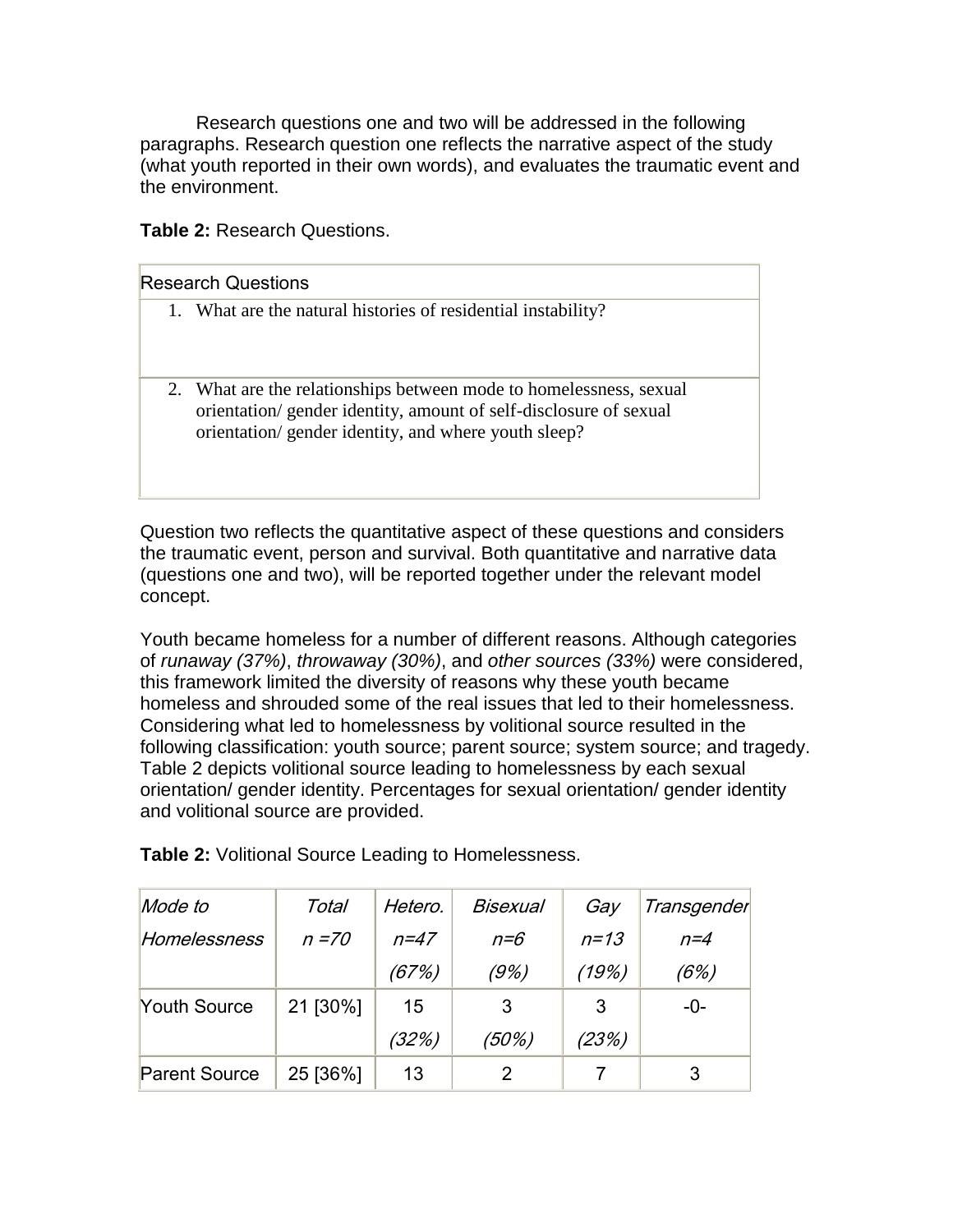|               |          | (28%)       | (33%) | (54%)      | (75%) |
|---------------|----------|-------------|-------|------------|-------|
| System Source | 19 [27%] | 15<br>(32%) | (17%) | 2<br>(15%) | (25%) |
| Tragedy       | 5 [7%]   | 4<br>(9%)   | $-0-$ | (8%)       | $-0-$ |

# *Youth source (30%)*

Youth sources are behaviors and/or attitudes of the participants that resulted in homelessness. The highest percentage of youth citing their own behaviors as the proximal cause leading to their homelessness were bisexual (50%). Thirtytwo percent of heterosexual youth, 23% of gay youth, and no transgender youth became homeless due to their own behavior. Of those reporting being *thrown out* of the home for incorrigibleness, 75% were heterosexual.

The youth described their behaviors as follows: "drug use, anger, rage, I caused a lot of strife in the house"; another youth reported "it was my fault; I wasn't going to school, just hangin' out with my friends. I wasn't following directions. My Mom said if you're not working or going to school you need to leave"; another participant reported, "I had an apartment, but was kicked out of the apartment four and a half months ago for selling drugs."

# *Parent source (36%)*

A parent sourceinvolved behaviors of the parent(s) that led to a youth feeling threatened or harmed. Conflict with parents over their sexual orientation/ gender identity led to 35% of gay, bisexual and transgender youth becoming homeless (75% of transgender youth, 33% of bisexual youth, and 23% of gay youth). Youth were either thrown out of the house by their parents (*throwaway*: 13%, n=3; 1 gay, 2 transgender), or ran due to conflict over their sexual orientation/ gender identity (*runaway*: 22%, n=5; 2 gay, 2 bisexual, 1 transgender). As would be expected this was not an issue for any heterosexual youth.

These situations were described as follows: "my dad came at me with a 45 (gun), I can't go back there"; another participant reported, "I was kicked out. My Dad passed away, and my Mom became super-strict. I was 17. I have a strict Islamic mother – we weren't allowed to have potato chips. She found some in my gym bag and kicked me out." A mentally retarded youth: "Mom and Dad ran out of money around when I turned I8 years old. So they started driving a truck crosscountry. They dropped me off at a mission." "Mom kicked me out because I was trans four years ago (he was 15 years old)."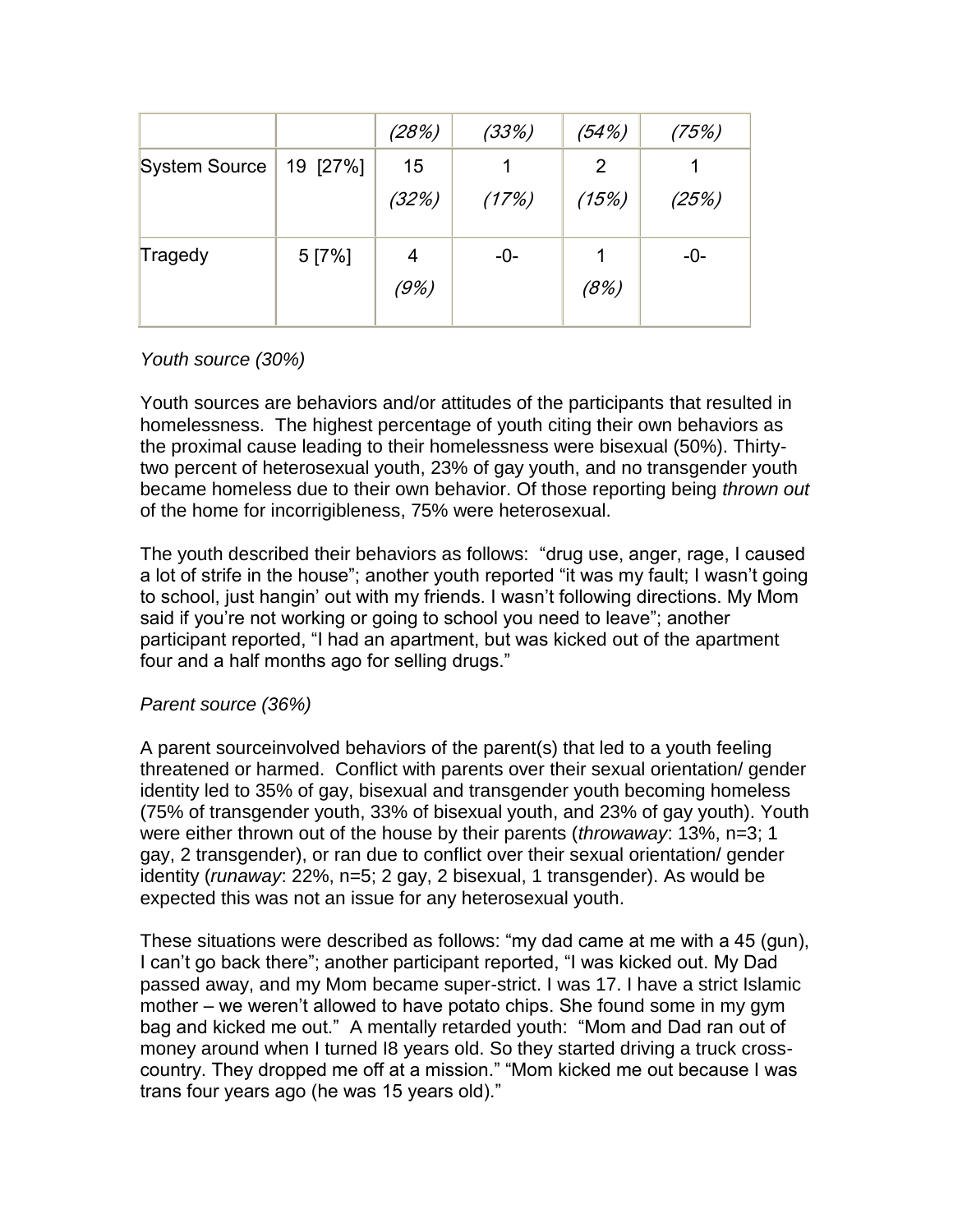#### *System source (27%)*

A system source is defined as a problem in the social service system that resulted in the youth not obtaining services. Only bisexual youth (17%, n=1) and heterosexual youth (2%, n=1) became homeless subsequent to gaps in the social service system. However, heterosexual youth (6%, n=3) and gay youth (8%, n=1, no transgender or bisexual) became homeless subsequent to aging out of the social service system. One heterosexual youth (2%) ran from social services subsequent to abuse by a foster parent. One youth reported: "I don't have any family – Mom left me at a hotel when I was two months old. My Dad took off. My adoptive parents abused and molested me. I got myself locked up (juvenile detention) to get out of the abusive situation at home – I was released to the street"; another youth reported "I was put in foster care at six years old, I was abandoned. I was kicked out (of the foster-care system) at 18 years old." Another youth reported, "My Mom killed my grandmother. I was 11 years old. My grandmother meant everything to me. Mom is dead. I stayed with my other grandmother for a year, then she died" (he reports social services did not intervene at any point), he continues, "I grew up on the streets. Every homeless person you see, I know. I've lived on these streets for years – the older homeless people helped keep me safe."

# *Tragedy* (7%)

Tragedy refers to a situation where the youth became homeless without volitional involvement of any source: "I was living with my Mom when she passed away two years ago (he was 18 years old at the time), I couldn't pay the rent anymore."Another youth:"When I was 12 years old my Momma died, then my father walked out on us. My family gave me up soon as my Momma died."

## *Differences Among Groups by Mode to Homelessness*

The specific reason leading to homelessness (e.g., abuse, incorrigibleness), mechanism (runaway vs. throwaway vs. other), and volitional source (parent, youth, system, tragedy) were not significantly related to duration of homelessness (see Table 2).

Trends were observed for specific reason leading to homelessness by sexual orientation/ gender identity.

Heterosexual youth were more likely to have become homeless due to incorrigibility (32%), abuse/parent mental illness (21%), gaps in the social service system (17%), and tragedy (23%) than any other group. No significant relationships were found between mechanism or volitional source leading to homelessness, and sexual orientation/ gender identity. However, 35% of all GBT youth became homeless due to their sexual orientation/ gender identity, with the highest percentage among transgender youth. Considering volitional source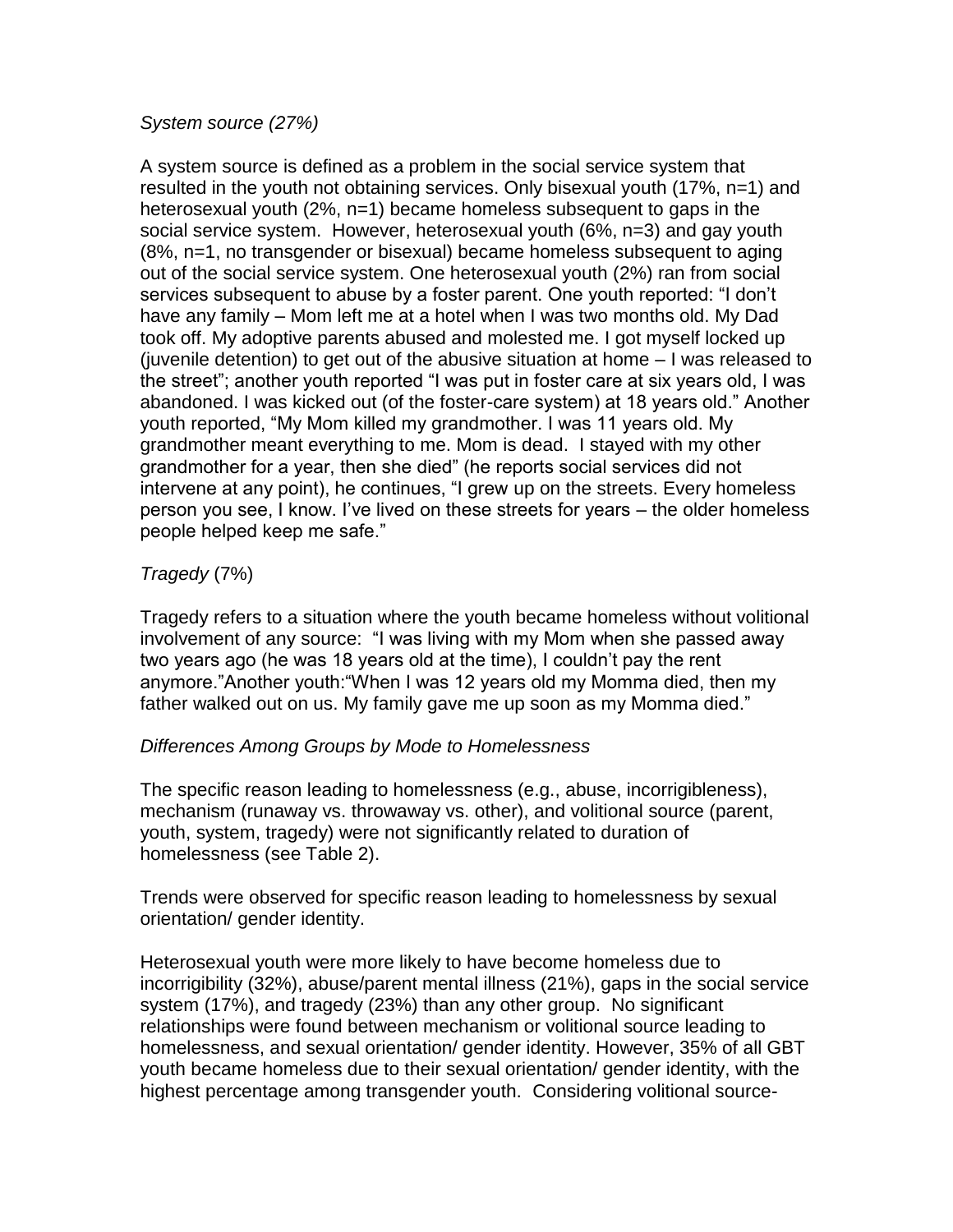youth choice and behavior (including incorrigible behavior on the part of the youth) only brought 30% of these youth to the street. Sexual orientation/ gender identity was an important factor in this study: 75% of transgender youth, 33% of bisexual youth, and 23% of gay youth became homeless due to their sexual orientation/ gender identity.

#### **Survival: Where Youth Stay**

Youth stayed in three types of places: Shelters, with friends/family – sofa-surfing, and on the street. Where youth stayed was determined by several factors such as their age, amount of time homeless and their sexual orientation/ gender identity. Sofa surfers (youth staying with various friends or family, sleeping on their sofa's) were significantly younger than youth either staying in shelters or on the street (F=5.50, df=2, *p*<.006). Figure's 2 and 3 depict where youth of different ages had slept the night before the interview.



**Figure 2:** Where Youth are Sleeping by Age.

**Figure 3:** Where Youth of Different Ages are Sleeping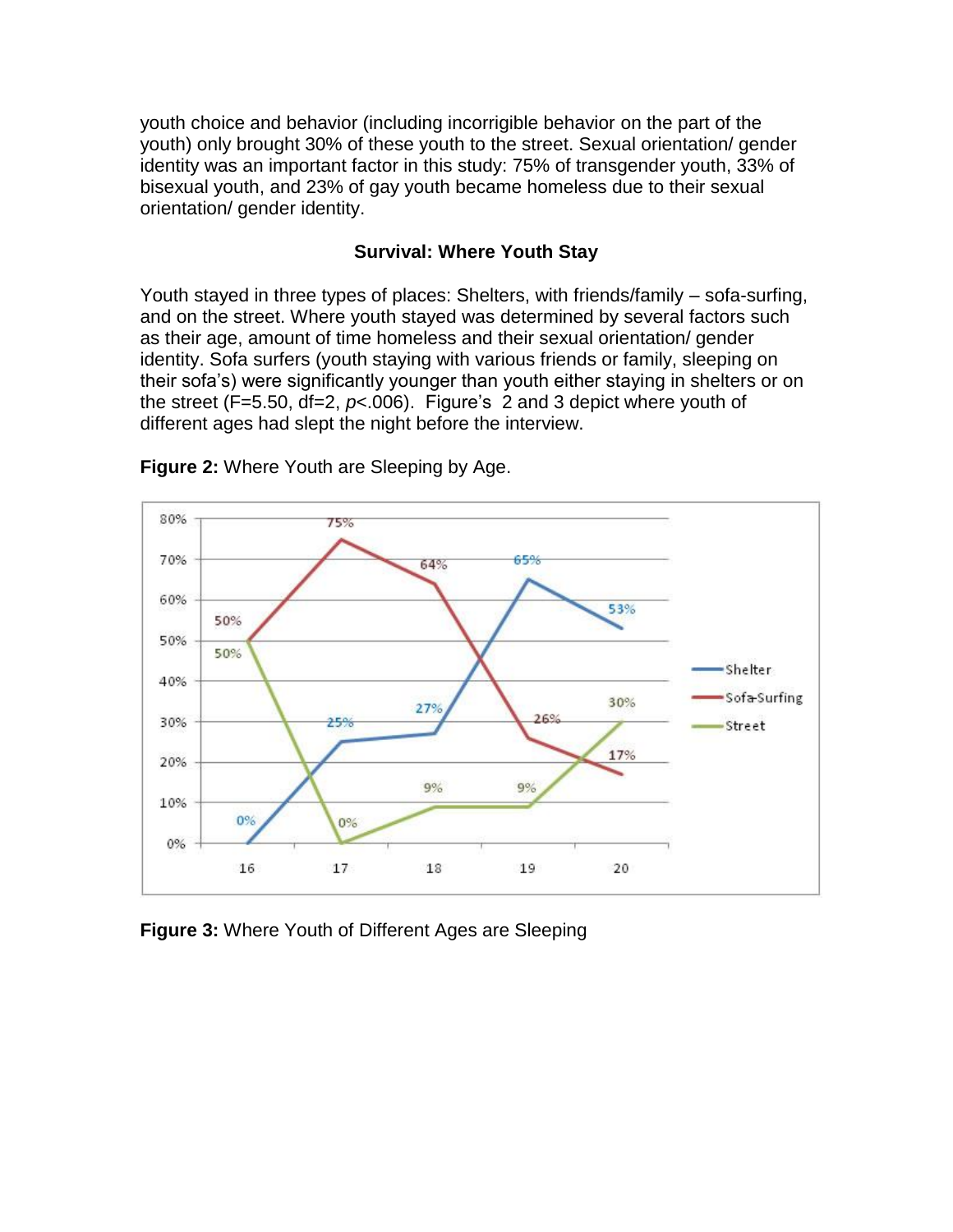

**Figure 2:** Where Youth of Different Ages are Currently Sleeping.

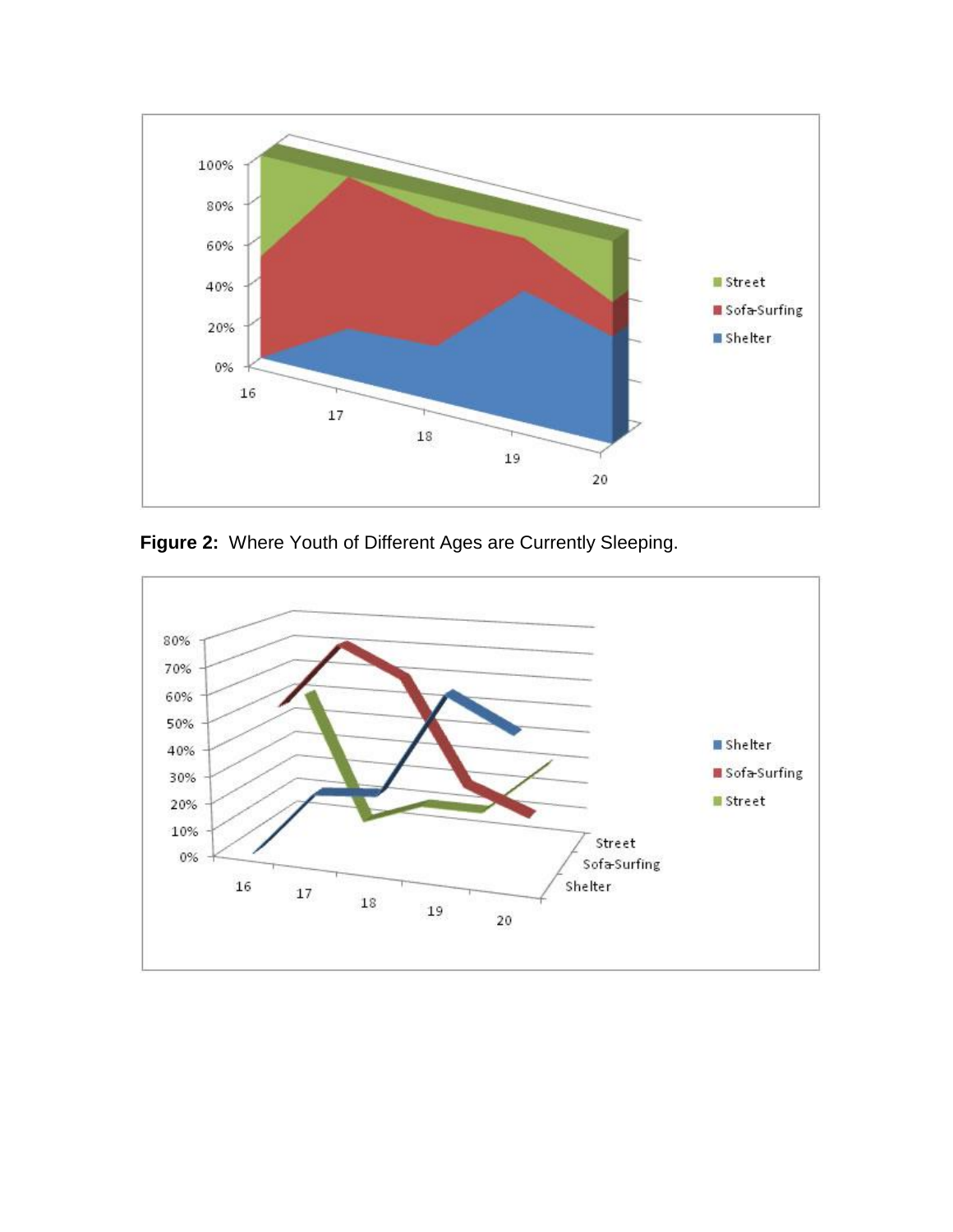

#### **Discussion**

Gay, bisexual and transgender youth are not a homogeneous group. Few studies include all sexual orientations/ gender identities as an option.**[29](http://snrs.org/publications/SOJNR_articles2/n)** As was seen in this study, some findings were dependent on the particular sexual orientation/ gender identity of the individual**,** suggesting similarities between heterosexual and bisexual youth, and gay and transgender youth. Greene, Ennett, and Ringwalt**[9](http://snrs.org/publications/SOJNR_articles2/n)** found few GBT adolescents access or use homeless shelters, preferring alternative or street sites. This finding was supported by the current study in which the most closeted of GBT youth- bisexual youth (50%) were using shelters along with 64% of heterosexual youth. Consequently, exclusive sampling from shelters would likely miss most gay and transgender youth. Also of interest is that no gay or transgender youth chose to be completely closeted. It is possible some transgender youth may appear considerably more gender discordant,**[30](http://snrs.org/publications/SOJNR_articles2/n)** and therefore may find it pointless to try to pretend to be heterosexual.

## *Strengths*

Strengths of this study are inclusion of all male sexual orientations/ gender identities, street and shelter-based sampling across seven states in five regions of the United States, and the use of open-ended questions to elicit the experiences of youth in their own words.

#### *Limitations*

The findings of this study are based on a small volunteer sample. A greater number of heterosexual than GBT youth were recruited into this study. One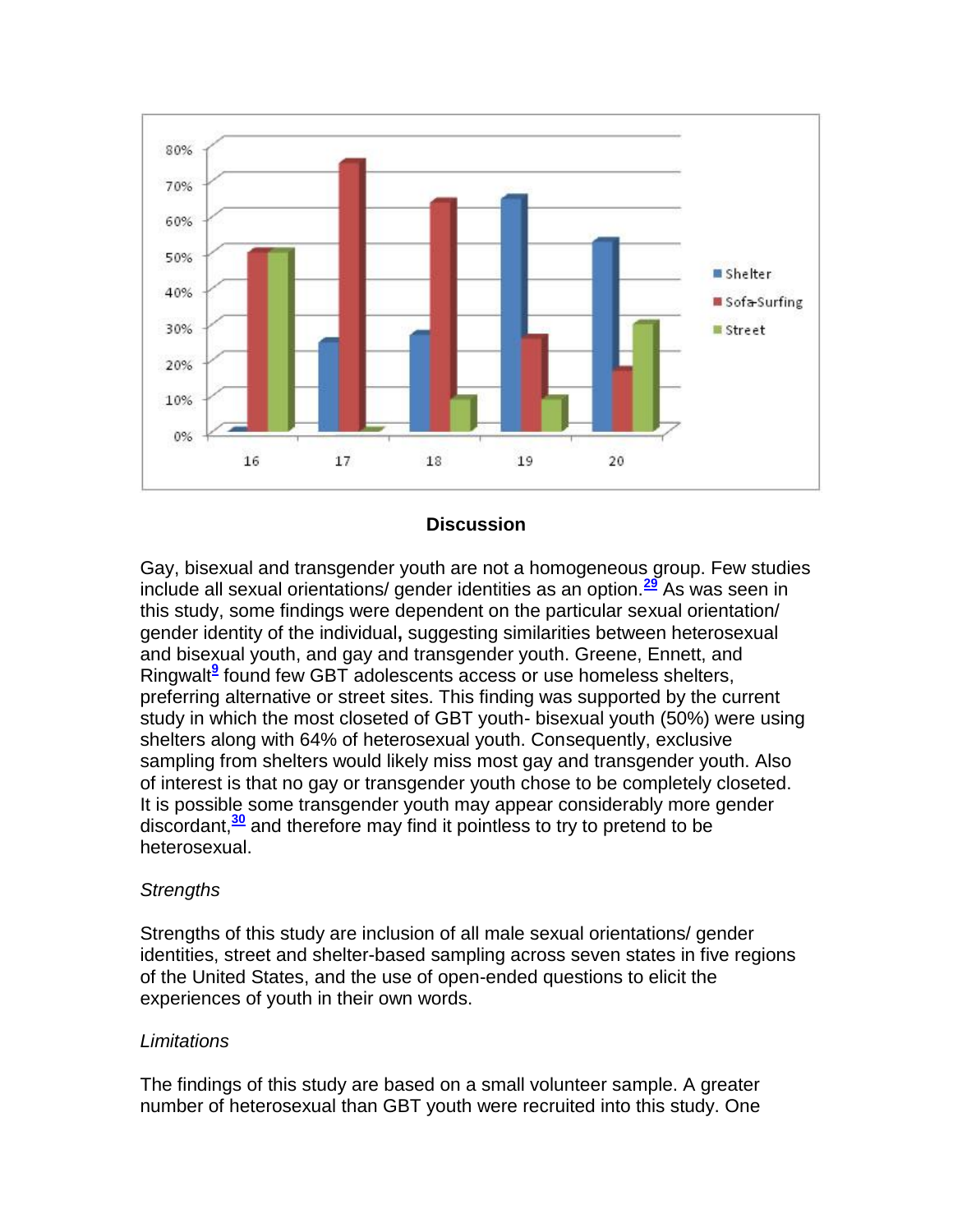reason for this differential recruitment is GBT youth were principally sofa-surfing and not accessing homeless services. Therefore, unless involved in the LGBT community in some way there was no feasible way to identify GBT youth, resulting in smaller numbers of GBT than heterosexual youth recruited. The study used a volunteer sample, so it is possible some youth perspectives were not represented. However, only one qualified youth declined to participate. Additionally, the cross sectional nature of this study limits the ability to make causal inferences and prohibits conclusions about change over time.

# **Implications for Nurses**

Homeless youth experience many barriers to obtaining assistance, these difficulties are likely more severe for gay, bisexual and transgender youth. Shelters can be non-accepting and dangerous to non-heterosexual youth.**[31](http://snrs.org/publications/SOJNR_articles2/n)** Some cities do not have youth shelters available without involvement of the social service or juvenile justice system. Minor emancipation is frequently unavailable or too burdensome for youth to realistically obtain. Without emancipation, minors cannot obtain legal employment, open a bank account, rent an apartment, or access healthcare for non-life-threatening conditions. Nurses can be pivotal to minimizing harm these youth experience by providing accurate healthcare information and referrals to safe and accessible resources. Future research is needed on the perceived needs of homeless LGBT adolescents, and facilitators and barriers to transitioning from homelessness. Additionally, information is needed on female homeless adolescents of different sexual orientations/ gender identities before effective LGBT interventions can be developed. These findings lend support to the need for public health nurses to look beyond homeless shelters and services if they are to reach homeless gay and transgender youth.

Homeless youth have mortality rates eleven times higher than non-homeless youth,**[32](http://snrs.org/publications/SOJNR_articles2/n)** higher hospital admission rates,**[33](http://snrs.org/publications/SOJNR_articles2/n)** and use emergency departments for healthcare**[34](http://snrs.org/publications/SOJNR_articles2/n)** at 2.6 times the rates of non-homeless persons.**[33](http://snrs.org/publications/SOJNR_articles2/n)** Half of these youth may still be homeless when adults.**[5](http://snrs.org/publications/SOJNR_articles2/n)** It is imperative that public health nurses are aware of the issues surrounding LGBT adolescent homelessness to better assist these youth as they attempt to transition from homelessness, and to avert these long-term consequences.

#### **References**

- 1. Sedlack, A.J., Finkelhor, D., Hammer, H., et al. (2002), National estimates of missing children. Second National Incidence Studies of Missing, Abducted, Runaway, and Throwaway Children (NISMART-2), in *NISMART*, United States Department of Justice, Editor. United States Department of Justice, Washington, D.C.
- 2. Kipke, M.D., O'Connor, S., Palmer, R., et al. (1995). Street youth in Los Angeles: Profile of a group at high risk for human immunodeficiency virus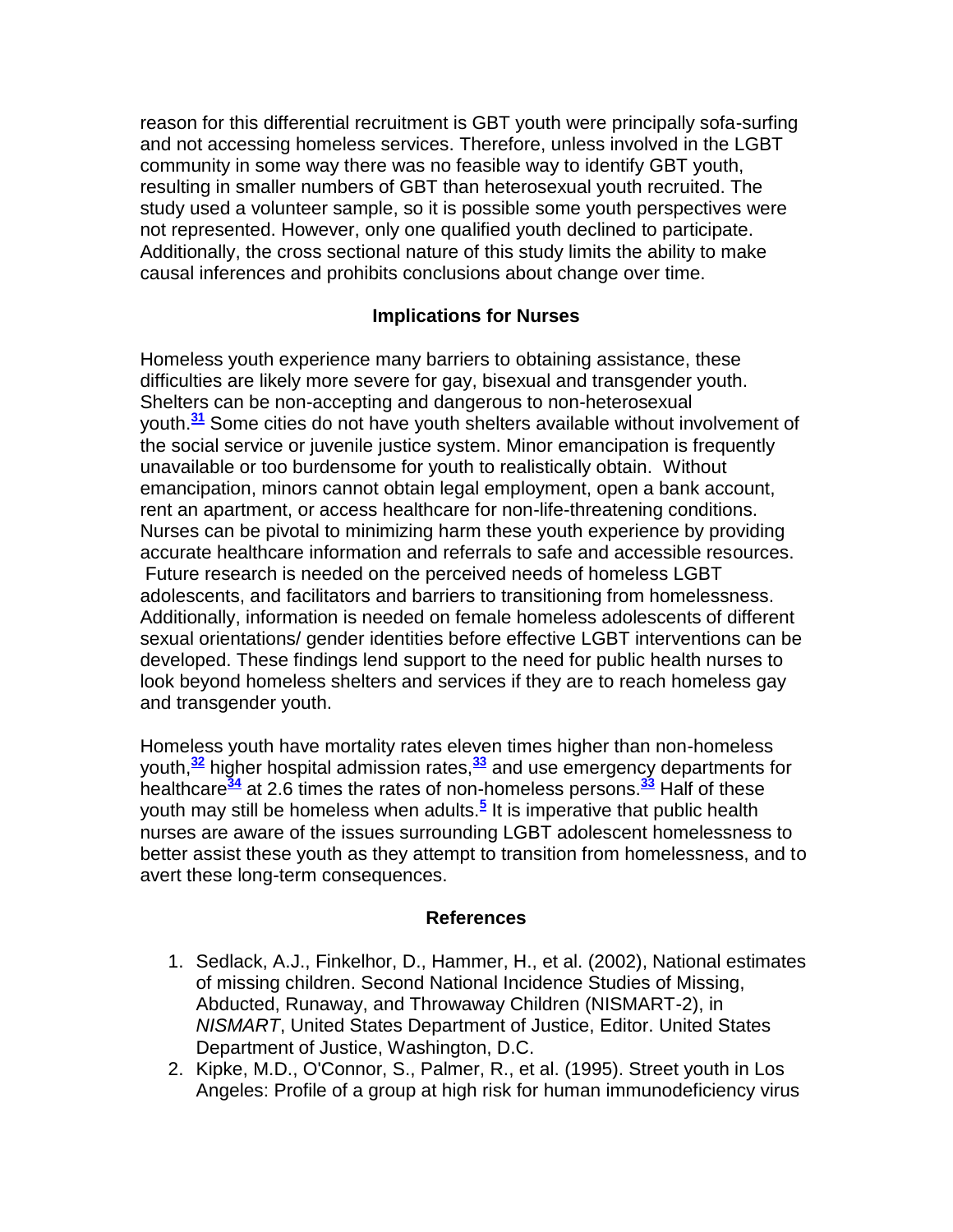infection*. Archives of Pediatrics and Adolescent Medicine*, *149*: pp. 513- 519.

- 3. Radkowsky, M. and Siegel, L.J. (1997). The gay adolescent: stressors, adaptations, and psychosocial interventions. *Clinical Psychology Review*, *17*(2): pp. 191-216.
- 4. Ray, N. (2006), Lesbian, gay, bisexual and transgender youth: An epidemic of homelessness. National Gay and Lesbian Task Force Policy Institute; National Coalition for the Homeless: Washington, D.C. pp. 1-199.
- 5. Simons, R.L. and Whitbeck, L.B. (1991). Running away during adolescence as a precursor to adult homelessness. *Social Service Review*, *65*(2): pp. 224-247.
- 6. Rotheram-Borus, M.J., Mahler, K.A., and Rosario, M. (1995). AIDS prevention with adolescents. *AIDS Education and Prevention*, *7*: pp. 320- 336.
- 7. Milburn, N.G., Ayala, G., Rice, E., et al. (2006). Discrimination and Exiting Homelessness Among Homeless Adolescents*. Cultural Diversity & Ethnic Minority Psychology*, *12*(4): pp. 658-672.
- 8. Varney, D. and van Vliet, W. (2008). Homelessness, children and youth: Research in the United States and Canada. *American Behavioral Scientist*, *51*(6): pp. 715-720.
- 9. Greene, J.M., Ennett, S.T., and Ringwalt, C.L. (1999). Prevalence and correlates of survival sex among runaway and homeless youth. *American Journal of Public Health*, *89*: pp. 1406-1409.
- 10.Martinjn, C. and Sharpe, L. (2006). Pathways to youth homelessness*. Social Sciences and Medicine*: pp. 1-12.
- 11.Thompson, S.J., Safyer, A.W., and Poliio, D.E. (2001). Differences and predictors of family reunification among subgroups of runaway youths using shelter services. *Social Work Research*, *25*: pp. 163-179.
- 12.Whitbeck, L.B. and Simons, R.L. (1990). Life on the streets. The victimization of runaway and homeless adolescents*. Youth and Society*, *22*(108-125).
- 13.Cochran, B.N., Stewart, A.J., Ginzler, J.A., et al. (2002). Challenges faced by homeless sexual minorities: Comparison of gay, lesbian, bisexual, and transgender homeless adolescents with their heterosexual counterparts. *American Journal of Public Health*, *92*: pp. 773-777.
- 14.Balsam, K.F., Beauchaine, T.P., and Rothblum, E.D. (2005). Victimization over the life span: a Comparison of lesbian, gay, bisexual and heterosexual siblings. *Journal of Consulting and Clinical Psychology*, *73*: pp. 477-487.
- 15.Saewyc, E., Skay, C., Richens, K., et al. (2006). Sexual orientation, sexual abuse, and HIV-risk behaviors among adolescents in the Pacific Northwest. *American Journal of Public Health*, *96*(6): pp. 1104-1110.
- 16.Whitbeck, L.B., Chen, X., Hoyt, D.R., et al. (2004). Mental Disorder, Subsistence Strategies, and Victimization Among Gay, Lesbian, and Bisexual Homeless and Runaway Adolescents*. Journal of Sex Research*, *41*(4): pp. 329-342.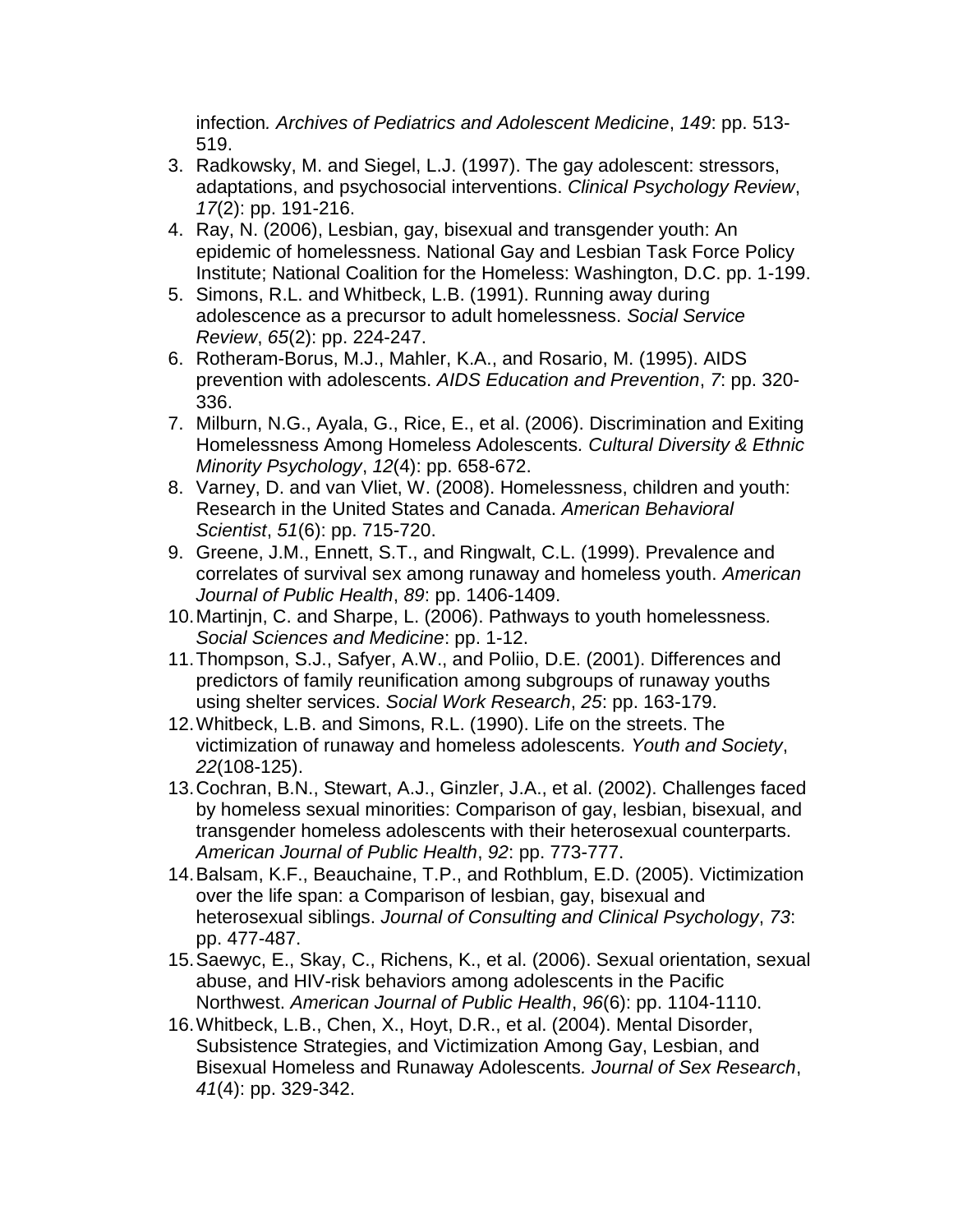- 17.Walls, N.E., Hancock, P., and Wisneski, H. (2007). Differentiating the Social Service Needs of Homeless Sexual Minority Youths from those of non-homeless sexual minority youths. *Journal of Children and Poverty*, *13*(2): pp. 177-205.
- 18.Rew, L., Whittaker, T.A., Taylor-Seehafer, M.A., et al. (2005). Sexual Health Risks and Protective Resources in Gay, Lesbian, Bisexual, and Heterosexual Homeless Youth*. Journal for Specialists in Pediatric Nursing*, *10*(1): pp. 11-19.
- 19.Whitbeck, L.B., Hoyt, D.R., and Yoder, K.A. (1999). A risk-amplification model of victimization and depressive symptoms among runaway and homeless youth. *American Journal of Community Psychology*, *27*(2): pp. 273-296.
- 20.Dohrenwend, B.S. (1978). Social stress and community psychology. *American Journal of Community Psychology*, *6*(1): pp. 1-14.
- 21.Weber, S. (2008). Parenting, family life, and well-being among sexual minorities: nursing policy and practice implications*. Issues Ment Health Nurs*, *29*(6): pp. 601-18.
- 22.Garcia, D.I., Gray-Stanley, J., and Ramirez-Valles, J. (2008). "The priest obviously doesn't know that I'm gay": the religious and spiritual journeys of Latino gay men*. J Homosex*, *55*(3): pp. 411-36.
- 23.Hatzenbuehler, M.L., Keyes, K.M., and Hasin, D.S. (2009). State-level policies and psychiatric mobidity in lesbian, gay and bisexual populations*. American Journal of Public Health*, *99*(12): pp. 2275-2281.
- 24.Cauce, A.M., Paradise, M., Ginzler, J.A., et al. (2000). The characteristics and mental health of homeless adolescents: Age and gender differences *Journal of Emotional and Behavioral Disorders*, *8*(230-246).
- 25.Noell, J.W. and Ochs, L.M. (2001). Relationship of sexual orientation to substance use, suicidal ideation, suicide attempts, and other factors in a population of homeless adolescents. *Journal of Adolescent Health*, *29*: pp. 31-36.
- 26.Gortmaker, V.J. and Brown, R.D. (2006). Out of the college closet: Differences in perceptions and experiences among out and closeted lesbian and gay students*. College Student Journal*, *40*(3): pp. 606-619.
- 27.Nancy, B. and Grove, S.K. (1997). *The practice of nursing research: Conduct, critique and utilization*. 3rd ed. Philadelphia, PA: W.B. Saunders.
- 28.Savin-Williams, R.C. (1998). *"...And then I became gay": Young men's stories.* . New York: Routledge.
- 29.Unger, J.B., Kipke, M.D., Simon, T.R., et al. (1998). Stress, coping, and social support among homeless youth*. Journal of Adolescent Research*, *13*: pp. 134-157.
- 30.Grossman, A.H., D'Augelli, A.R., Howell, T.J., et al. (2005). Parents' reactions to transgender youths' gender nonconforming expression and identity*. Journal of Gay and Lesbian Social Services*, *18*(1): pp. 3-16.
- 31.Health Care for the Homeless. (2002), Crossing to safety: Transgender health and homelessness, in *Healing Hands*. pp. 1-6.